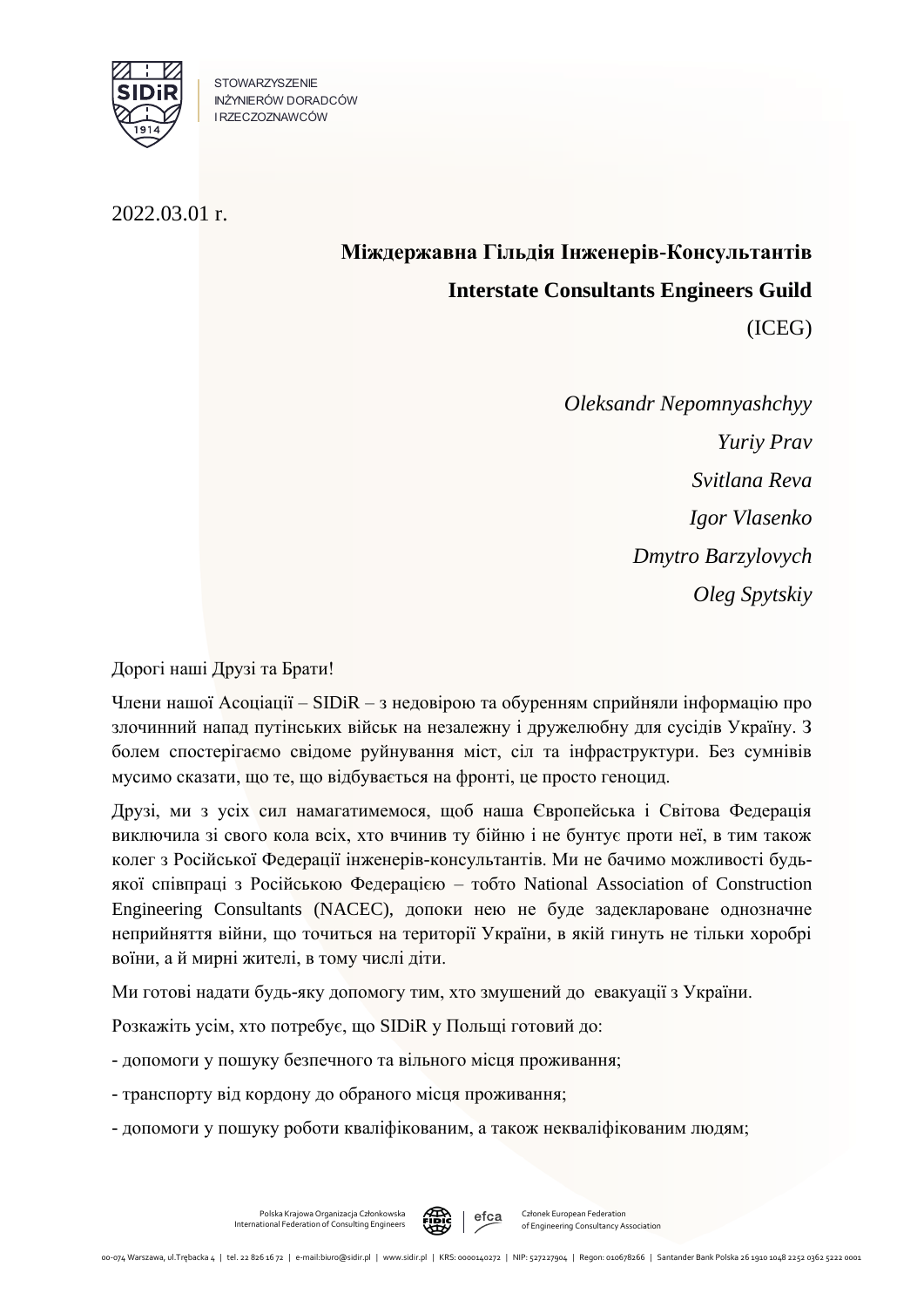- юридичной допомоги у вирішенні формальностей, пов'язаних з легалізацією перебування;

- фінансової підтримки тих, хто її потребує;

Усі контакти через наш офіс у Варшаві:

- biuro@sidir.pl

- tamara.malasiewicz@sidir.pl

- tomasz.latawiec@sidir.pl

або за телефоном:

Тамара Маласевич - +48 511 976 357

Томаш Лятавец - +48 605 315 032

**Слава Україні!**

## **Tomasz Latawiec Marcin Mikulewicz**

Here



Dear Colleagues, dear Sisters and Brothers,

with disbelief and great sadness Members of our Association (SIDiR) received information regarding the criminal attack of Putin's troops on independent Ukraine, peacefully oriented towards its neighbours. With pain and tears in our eyes we observe the deliberate destruction of Ukrainian cities, villages, and infrastructure. And we are not afraid to say that what has been happening on the front since yesterday is simply genocide.

Friends, we will try with all our might to ensure that our European and World Federation exclude from their circle anyone who does not protest against it, also our colleagues from the Russian Federation of Consulting Engineers. We do not see the possibility of any cooperation with the Russian Federation - National Association of Construction Engineering Consultants (NACEC) until an unequivocal position is taken against the war in Ukraine, in which not only brave soldiers are dying, but also civilians, including small children.